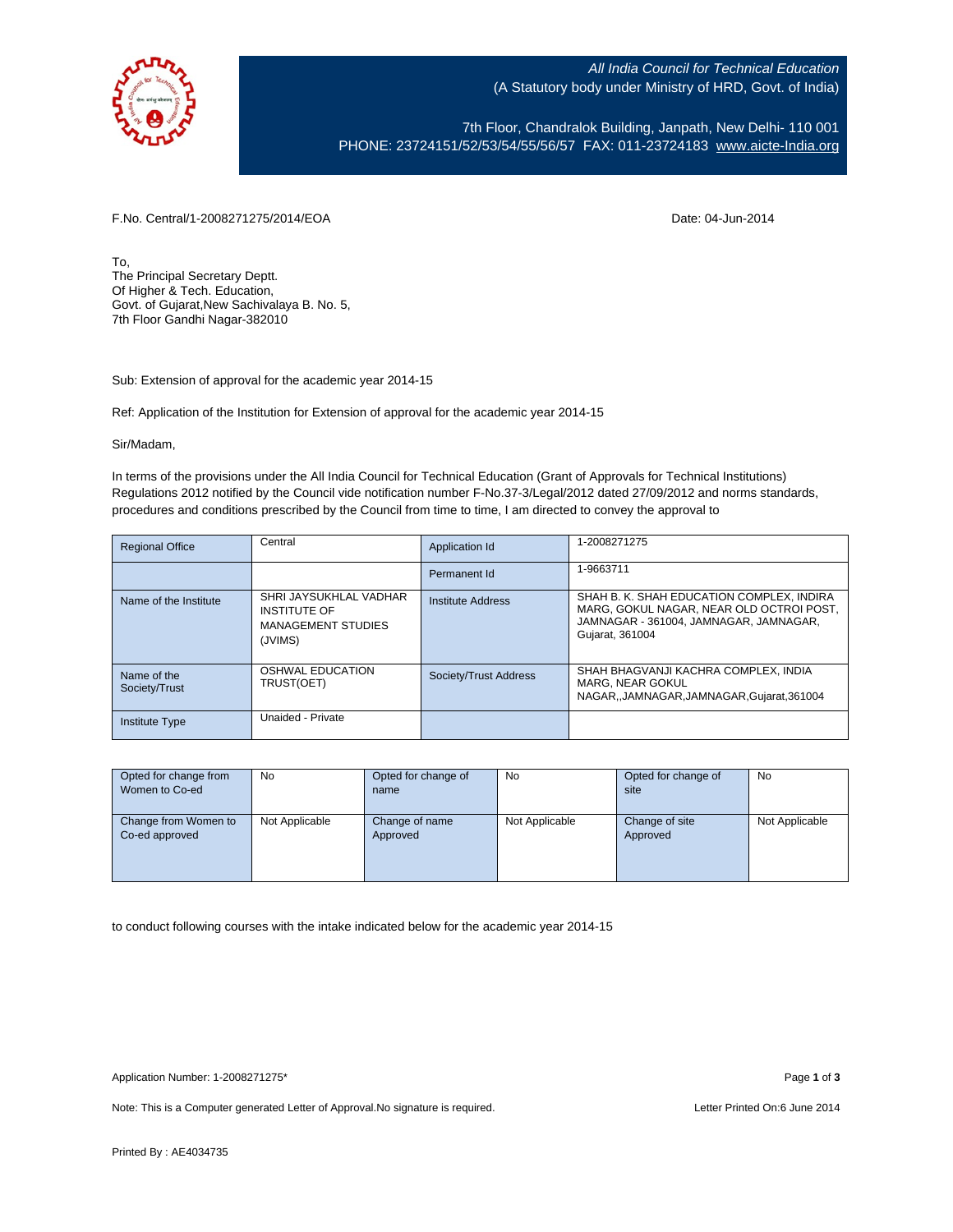

## All India Council for Technical Education (A Statutory body under Ministry of HRD, Govt. of India)

7th Floor, Chandralok Building, Janpath, New Delhi- 110 001 PHONE: 23724151/52/53/54/55/56/57 FAX: 011-23724183 [www.aicte-India.org](http://www.aicte-india.org/)

| Application Id: 1-2008271275 |              | Course                      |                                                               | <b>Affiliating Body</b>    |                                                      | Approved for      | status          | status                     | ollaboration<br>status |                              |
|------------------------------|--------------|-----------------------------|---------------------------------------------------------------|----------------------------|------------------------------------------------------|-------------------|-----------------|----------------------------|------------------------|------------------------------|
| Program                      | <b>Shift</b> | Level                       |                                                               | Full/Part Time             |                                                      | 2013-14<br>Intake | Intake<br>14-15 | Approval<br>$\overline{g}$ | Approval<br><b>DI</b>  | ပ<br>Foreign C<br>Approval s |
| <b>MANAGEMEN</b>             | 1st<br>Shift | POST<br><b>GRADUA</b><br>TE | <b>MASTERS IN</b><br><b>BUSINESS</b><br><b>ADMINISTRATION</b> | <b>FULL</b><br><b>TIME</b> | Gujarat<br>Technological<br>University,<br>Ahmedabad | 120               | 120             | <b>NA</b>                  | <b>NA</b>              | N                            |
| <b>MCA</b>                   | 1st<br>Shift | POST<br><b>GRADUA</b><br>TE | <b>MASTERS IN</b><br><b>COMPUTER</b><br><b>APPLICATIONS</b>   | <b>FULL</b><br><b>TIME</b> | Gujarat<br>Technological<br>University,<br>Ahmedabad | 60                | 60              | <b>NA</b>                  | <b>NA</b>              | N                            |

• Validity of the course details may be verified at www.aicte-india.org>departments>approvals

The above mentioned approval is subject to the condition that SHRI JAYSUKHLAL VADHAR INSTITUTE OF MANAGEMENT STUDIES (JVIMS) shall follow and adhere to the Regulations, guidelines and directions issued by AICTE from time to time and the undertaking / affidavit given by the institution along with the application submitted by the institution on portal and subsequently upload and update the student/ faculty/ other data on portal as per the time schedule which will be intimated by AICTE.

In case of any differences in content in this Computer generated Extension of Approval Letter, the content/information as approved by the Executive Council / General Council as available on the record of AICTE shall be final and binding.

Strict compliance of Anti-Ragging Regulation:- Approval is subject to strict compliance of provisions made in AICTE Regulation notified vide F. No. 37-3/Legal/AICTE/2009 dated July 1, 2009 for Prevention and Prohibition of Ragging in Technical Institutions. In case Institution fails to take adequate steps to Prevent Ragging or fails to act in accordance with AICTE Regulation or fails to punish perpetrators or incidents of Ragging, it will be liable to take any action as defined under clause 9(4) of the said Regulation.

**(Dr. Kuncheria P. Isaac)**

Member Secretary, AICTE

Copy to:

**1. The Regional Officer,** All India Council for Technical Education Tagore Hostel-2, Shamla Hills

Application Number: 1-2008271275\* Page **2** of **3**

Note: This is a Computer generated Letter of Approval.No signature is required. Letter Printed On:6 June 2014